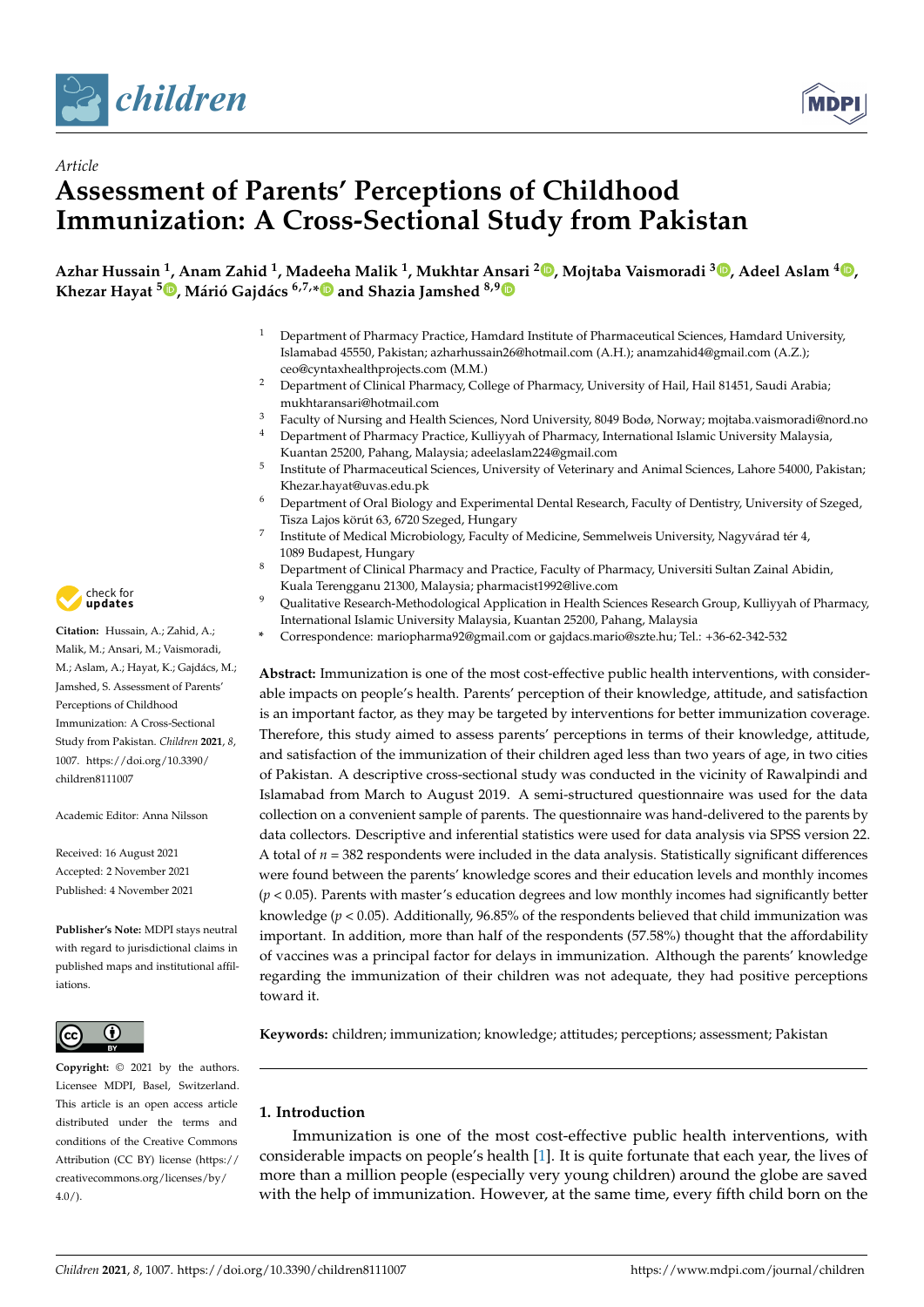planet misses the chance of being immunized and thus reducing their chance to live past 5 years of age [\[2\]](#page-9-1). The achievement in the high rates of immunization coverage in many countries has been one of the greatest efforts of public health; improving the coverage of childhood vaccination is a key health policy objective in many developing countries. Parents' knowledge and attitudes have a significant influence on the immunization rates of their children. Increasing the immunization coverage to above 80% should cut the chain of disease transmission and provide herd immunity in a specific area. To achieve this goal, a full course of appropriate vaccines should be given at the right time [\[3\]](#page-9-2). However, there is a great difference between immunization rates in developing/transitional versus developed countries  $[4-6]$  $[4-6]$ . According to global health data, immunization saves the life of nearly three million people each year [\[7\]](#page-10-1). About 30 million children in Latin America, sub-Saharan Africa, and Asia still do not have access to basic immunization services, due to which a child dies from a vaccine-preventable disease every ten seconds [\[8\]](#page-10-2). Therefore, immunization is a method to prevent children from dying of infectious childhood diseases.

A look at the infant mortality rate (IMR) of developed as well as developing/transitional countries (including Pakistan), shows an increased incidence of mortality and morbidity among children globally. Therefore, increasing the general population's access to immunization services may reduce IMR at large [\[9\]](#page-10-3). However, to meet the goal of increased immunization coverage, barriers to immunization should be identified and addressed [\[7\]](#page-10-1). Various studies performed in different countries indicate that variations in the barriers to vaccination, and thus under-immunization, may occur due to multiple mechanisms. A study in the USA showed that socioeconomic factors, traditional factors (i.e., consulting shamans and herbalists) and the nativity of the population were major barriers to immunization [\[10\]](#page-10-4). A study performed in England reported parents' refusal to get their children vaccinated as they feared vaccines' safety levels [\[11\]](#page-10-5). In some African countries, including Nigeria, lack of parental knowledge and negative attitudes regarding immunization in children are the most important barriers. Mothers may also be fearful of vaccine-related complications and adverse events [\[12\]](#page-10-6). These barriers may be addressed by increasing access to immunization services and by providing evidence-based and authentic medical information for the public. Up-to-date immunization coverage is essential for protecting every age group from debilitating and potentially life-threatening consequences of severe infectious diseases. Our understanding of the current statistics of immunized children, and the quality of immunization services in Pakistan is limited. Therefore, this study aimed to assess parents' perceptions in terms of their knowledge, attitude, and satisfaction of the immunization of their children aged less than two years of age in two cities of Pakistan.

#### **2. Materials and Methods**

#### *2.1. Study Site, Setting*

A descriptive cross-sectional study was conducted in the immunization centers of tertiary care hospitals (*n* = 15), secondary care hospitals (*n* = 29), basic health units, and dispensaries having immunization units for child vaccination (*n* = 98), situated in the vicinity of Islamabad and Rawalpindi [\[13,](#page-10-7)[14\]](#page-10-8). Respondents included in the current study were parents of the Muslim faith, having children aged less than two years of age, and residing in the vicinity of Rawalpindi and Islamabad (capital city) in Pakistan.

# *2.2. Sample Size and Sampling Procedure*

The Raosoft<sup>®</sup> Sample Size Calculator was used to determine the required sample size needed for this study [\[15\]](#page-10-9). The calculated sample size was  $n = 382$  people, given a 95% confidence level and 5% margin of error. A convenience sampling technique was used to select the respondents from the study sites.

#### *2.3. Data Collection Tool and Its Development*

The first draft of the semi-structured questionnaire was developed through an extensive review of the literature and by using the Pakistan Expanded Programme on Immuniza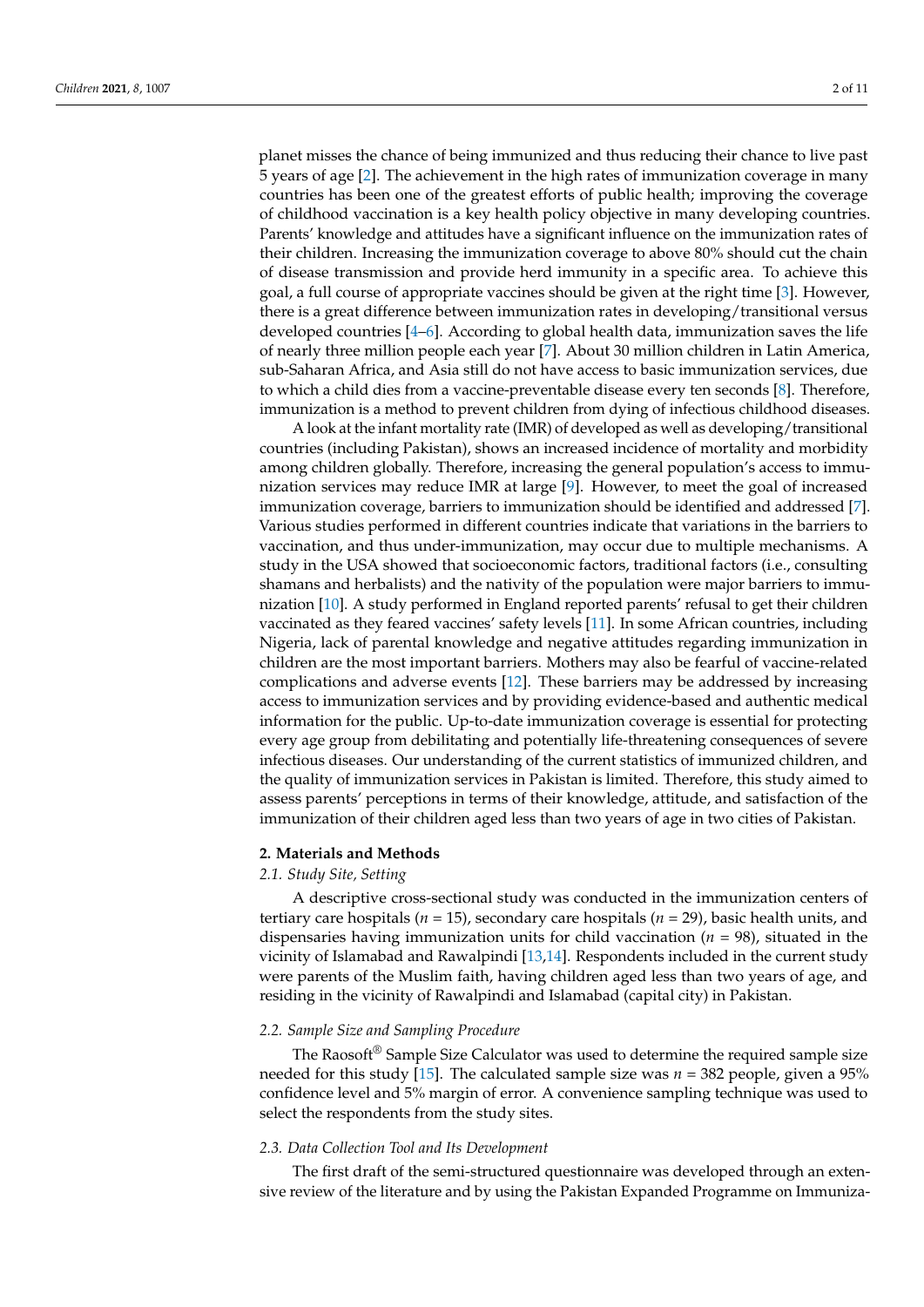tion (EPI) childhood immunization guidelines. Then, the second draft of the questionnaire was developed through focus group discussions. Two focus group discussions were held at different time intervals with four different groups of experts, including clinicians, specialists, physicians, and doctors from academia. The questionnaire was comprised of four sections as follows: (i) respondent demographic characteristics such as gender, age, occupation, qualification, and the total number of children; (ii) parents' perceptions regarding the significance of immunization, religious beliefs, timing of vaccinations, factors affecting immunization practices, an awareness campaign about immunization, and activeness of the awareness campaign in Pakistan. A set of statements was also included in the questionnaire in which respondents were asked to indicate their level of agreement using a 5-point Likert scale; (iii) parents' knowledge regarding the Pakistan EPI childhood immunization schedule for children under two years of age. The composite score range was 14–28, and a lower score indicated better knowledge. Each correct response for question marked one and incorrect response marked two and then total scores were calculated based on these responses; (iv) the satisfaction of parents regarding immunization services in Pakistan.

Data were collected by previously trained data collectors who hand-delivered the questionnaire to the parents. Respondents were assured about the confidentiality of information verbally and were shown an undertaking signed by the principal investigator. The questionnaire was self-completed by the respondents and was collected from them on the same day.

#### *2.4. Reliability and Validity of the Tool*

A panel of experts  $(n = 8)$  consisting of clinicians, specialists, physicians, and doctors from academia discussed and appraised both the content and face validity of the final version of the questionnaire. Pilot testing was carried out on 38 respondents (10%) of the total sample size before the execution of the final study. A Cronbach alpha value of 0.76 confirmed the reliability and internal consistency of the questionnaire. The study was approved by the Ethical Committee of Hamdard University (Ref# 638).

# *2.5. Data Analysis*

Collected data were coded and entered in the SPSS statistics software, version 22. To check the normal distribution of data, skewness and kurtosis tests were performed. Descriptive statistics of frequency and percentage were calculated. The Mann-Whitney test  $(p \leq 0.05)$  was performed to identify differences among variables.

## **3. Results**

# *3.1. Socio-Demographic Characteristics of the Respondents*

Out of *n* = 382 respondents, *n* = 213 (55.76%) were male. Nearly two percent (*n* = 1.92%) of them had no formal education; 3.60% had education up to the primary level, 15.44% had education up to the secondary, and 5.23% had completed their higher secondary education. About one-third of the respondents (37.95%) were graduates, and 35.86% of them had education up to the master (MSc/MA) level in different fields.

When it comes to employment, 11.25% of the respondents were working in government organizations, 7.85% in the healthcare sector, 19.37% in the private sector, 11.78% were entrepreneurs/running their own business, 17.54% in the education sector, 3.14% were blue-collar workers, 2.36% were bankers, lawyers, and religious scholars, and 22.51% did not mention their workplace/affiliation. Regarding the number of children, 27.48% had a single child, 33.25% had two children, and 21.46% had three children (Table [1\)](#page-3-0).

#### *3.2. Parents' Perceptions about Immunization of Their Children under Two Years of Age*

The majority of the respondents (*n* = 370, 96.85%) believed that child immunization was important, while  $n = 348$  (91.1%) agreed that immunization was safe for children. Considering the religious point of view, *n* = 98 (25.65%) of the respondents thought that immunization was prohibited by their religion (Table [2\)](#page-3-1).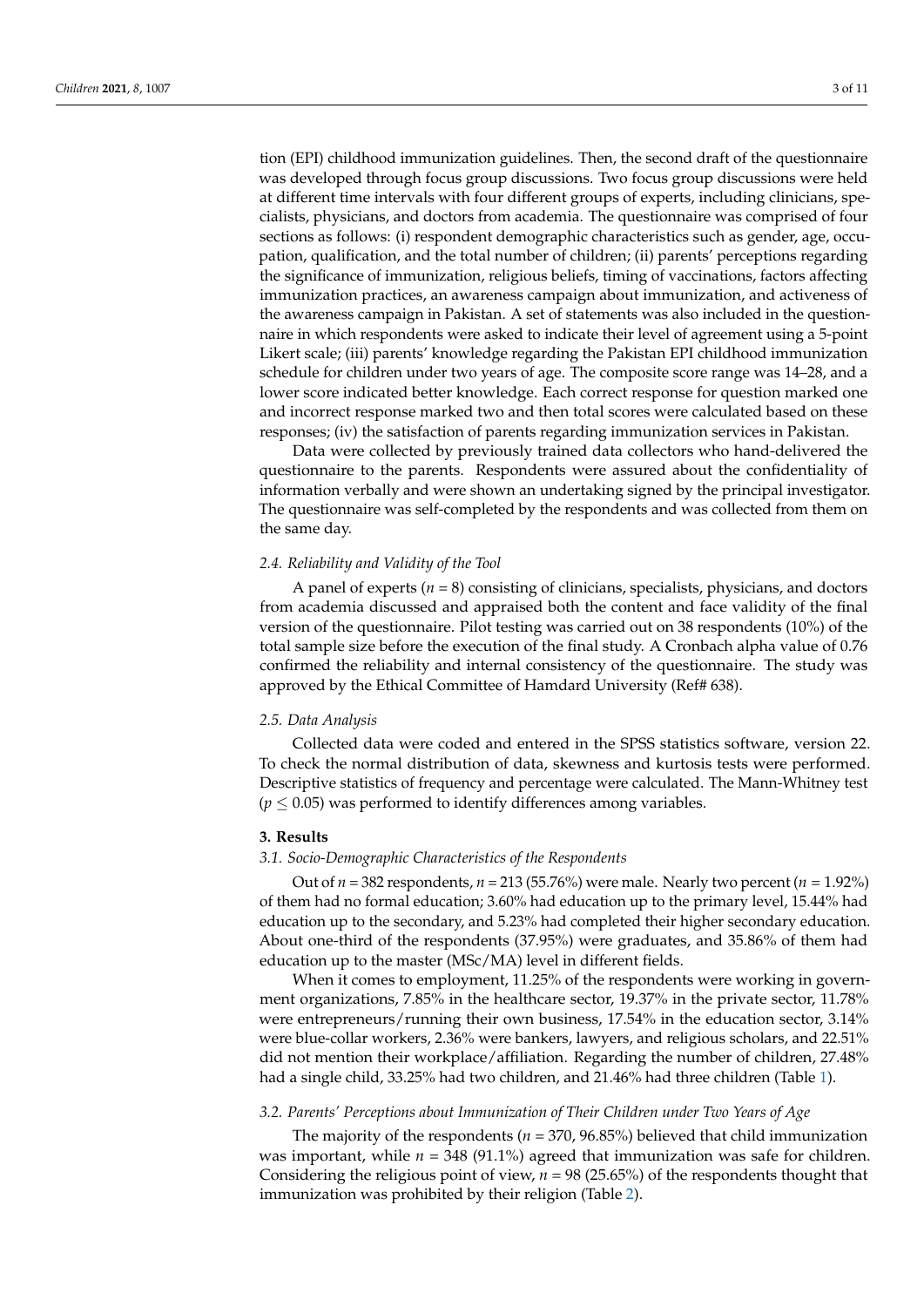<span id="page-3-0"></span>

| Characteristics    |                               | Rawalpindi<br>$n\ (\%)$ | Islamabad<br>$n\left(\%\right)$ | Composite<br>$n\left(\%\right)$ |
|--------------------|-------------------------------|-------------------------|---------------------------------|---------------------------------|
|                    | Male                          | 71 (18.58)              | 142 (37.17)                     | 213 (55.76)                     |
| Gender             | Female                        | 76 (19.89)              | 93 (24.34)                      | 169 (44.24)                     |
|                    | Less than 20                  | 2(0.5)                  | 2(0.5)                          | 4(1.05)                         |
| Age, yrs           | $21 - 30$                     | 56 (14.65)              | 110 (18.79)                     | 166 (43.45)                     |
|                    | $31 - 40$                     | 73 (19.10)              | 88 (23.03)                      | 161 (42.14)                     |
|                    | More than 40                  | 13(3.4)                 | 38 (9.94)                       | 51 (13.35)                      |
|                    | No formal education           | 2(0.5)                  | 5(1.3)                          | 7(1.83)                         |
|                    | Primary education             | 8(2.09)                 | 6(1.57)                         | 14 (3.66)                       |
| Education          | Secondary education           | 28 (7.32)               | 31(8.11)                        | 59 (15.44)                      |
|                    | Higher secondary<br>education | 4(1.05)                 | 16(4.18)                        | 20(5.23)                        |
|                    | Graduate                      | 51 (13.35)              | 94 (24.60)                      | 145 (37.95)                     |
|                    | Master's degree               | 51 (13.35)              | 86 (22.51)                      | 137 (35.86)                     |
|                    | Less than 10,000              | 5(1.30)                 | 8(2.09)                         | 13(3.40)                        |
|                    | 10,000-20,000                 | 24 (6.28)               | 36 (9.42)                       | 60 (15.70)                      |
|                    | 20,000-30,000                 | 9(2.35)                 | 27 (7.06)                       | 36(9.42)                        |
| Monthly income, Rs | 30,000-40,000                 | 17 (4.45)               | 36(9.42)                        | 53 (13.87)                      |
|                    | 40,000-50,000                 | 14 (3.66)               | 30 (7.85)                       | 44 (11.51)                      |
|                    | More than 50,000              | 27(7.06)                | 63 (16.49)                      | 90 (13.56)                      |
|                    | No income source              | 48 (12.56)              | 38 (9.94)                       | 86 (22.51)                      |
|                    | Governmental                  | 11(2.87)                | 32 (8.37)                       | 43 (11.25)                      |
|                    | Healthcare professional       | 10(2.6)                 | 20(5.23)                        | 30(7.85)                        |
|                    | Private employee              | 24 (6.28)               | 50 (13.08)                      | 74 (19.37)                      |
|                    | <b>Business</b>               | 11(2.8)                 | 34(8.9)                         | 45 (11.78)                      |
| Occupation         | Engineers                     | 8(2.09)                 | 7(1.83)                         | 15(3.93)                        |
|                    | Academia                      | 20(5.23)                | 47 (12.30)                      | 67 (17.54)                      |
|                    | Blue collar                   | 6(1.57)                 | 6(1.57)                         | 12(3.14)                        |
|                    | Homemaker                     | 48 (12.56)              | 38 (9.94)                       | 86 (22.51)                      |
|                    | Banker/other<br>professional  | 4(1.04)                 | 4(1.04)                         | 8(2.10)                         |
|                    | One                           | 40 (10.47)              | 65 (17.01)                      | 105 (27.48)                     |
|                    | Two                           | 46 (12.04)              | 81 (21.20)                      | 127 (33.25)                     |
| Number of children | Three                         | 29 (7.59)               | 53 (13.87)                      | 82 (21.46)                      |
|                    | More than three               | 29 (7.59)               | 39 (10.20)                      | 68 (17.80)                      |

**Table 1.** Demographic characteristics of the respondents.

**Table 2.** Parents' perceptions about the immunization of their children under two years of age.

<span id="page-3-1"></span>

|                                                       |                                        | Islamabad            |                                                       |                                        | Rawalpindi                    |                                                       |                                        | Composite                     |                                                       |
|-------------------------------------------------------|----------------------------------------|----------------------|-------------------------------------------------------|----------------------------------------|-------------------------------|-------------------------------------------------------|----------------------------------------|-------------------------------|-------------------------------------------------------|
| <b>Ouestions</b>                                      | Strongly<br>Agree/<br>Agree $n$<br>(%) | Neutral<br>$n\ (\%)$ | Strongly<br>Disagree/<br><b>Disagree</b><br>$n\ (\%)$ | Strongly<br>Agree/<br>Agree $n$<br>(%) | Neutral<br>$n\left(\%\right)$ | Strongly<br>Disagree/<br><b>Disagree</b><br>$n\ (\%)$ | Strongly<br>Agree/<br>Agree $n$<br>(%) | Neutral<br>$n\left(\%\right)$ | Strongly<br>Disagree/<br><b>Disagree</b><br>$n\ (\%)$ |
| Do you think childhood<br>immunization is important?  | 228 (59.68)                            | 10(2.62)             | Nil                                                   | 142<br>(37.17)                         | 2(0.52)                       | Nil                                                   | 370<br>(96.85)                         | 12(3.14)                      | Nil                                                   |
| Do you think childhood<br>immunization is beneficial? | 219 (57.33)                            | 14 (3.66)            | 5(1.30)                                               | 129<br>(33.77)                         | 13(3.40)                      | 2(0.52)                                               | 366<br>(95.81)                         | 27(7.06)                      | 7(1.83)                                               |
| Do you think immunization<br>is safe for children?    | 226 (59.16)                            | 12(3.14)             | Nil                                                   | 140<br>(36.65)                         | 3(0.78)                       | 1(0.26)                                               | 348 (91.1)                             | 15(3.92)                      | 1(0.26)                                               |
| Is immunization prohibited<br>by your religion?       | 26(6.81)                               | 30 (7.85)            | 182 (47.64)                                           | 26(6.81)                               | 16(4.18)                      | 102 (26.70)                                           | 98 (25.65)                             | 56<br>(14.65)                 | 284 (74.34)                                           |
| Do you think the timing of<br>vaccinations matters?   | 185 (48.42)                            | 33 (8.63)            | 20(5.24)                                              | 121<br>(31.67)                         | 14 (3.66)                     | 9(2.35)                                               | 306<br>(80.09)                         | 47<br>(12.29)                 | 29 (7.59)                                             |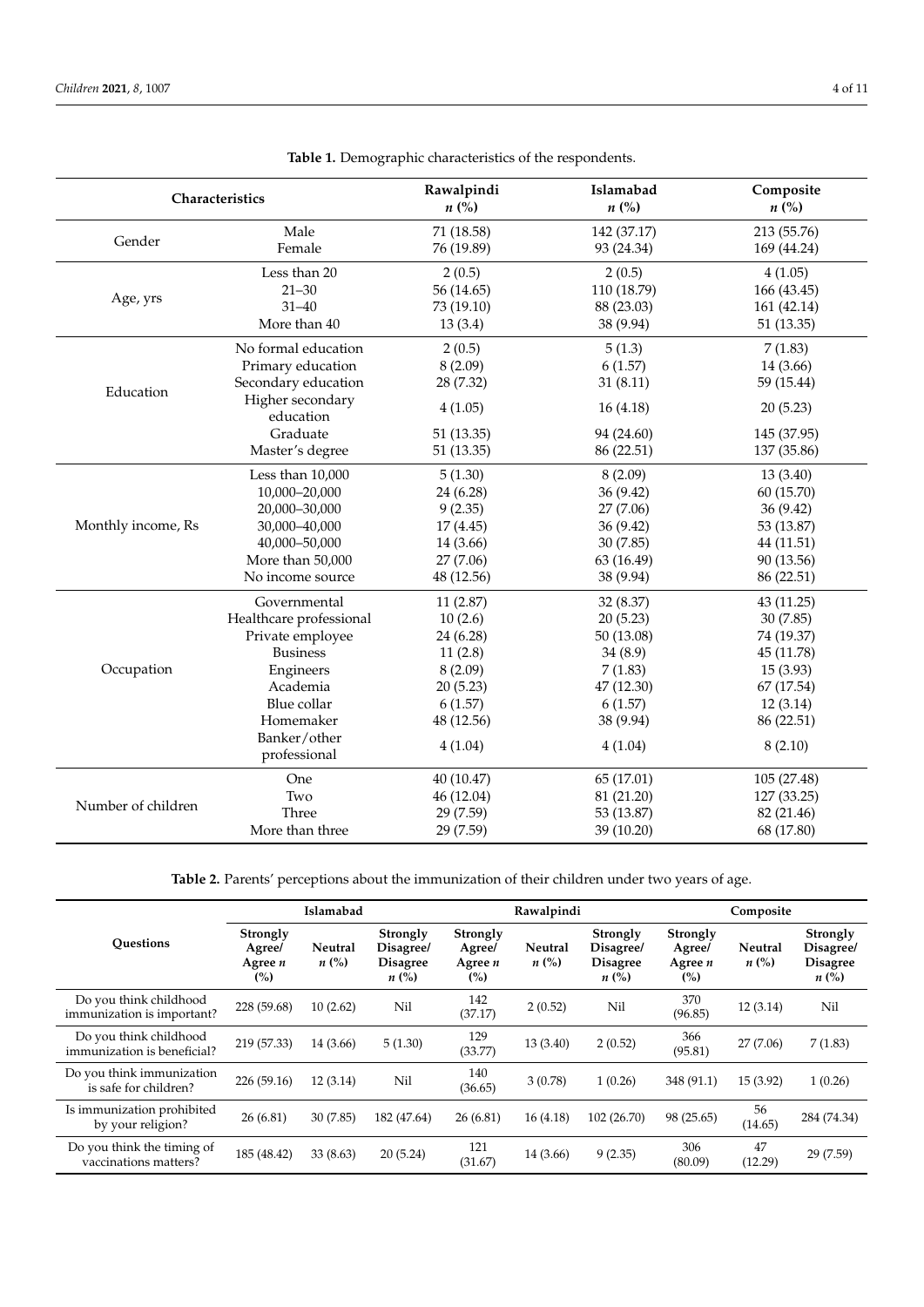# *3.3. Parents' Perceptions Regarding Immunization Services and Factors Responsible for Delay in the Immunization of Their Children*

Around two-thirds of respondents (*n* = 255, 66.74%) were satisfied with the immunization services offered by the government. Furthermore, *n* = 335 (87.69%) of them agreed that an awareness campaign about childhood immunization was effective and reached the community. In addition, *n* = 279 (73.00%) agreed that an awareness campaign about childhood immunization was active in Pakistan (Table [3\)](#page-4-0). Affordability (57.5%), costly vaccines or their unavailability at the hospitals on visits (53.0%), non-cooperative staff (37.4%), long waiting time for the vaccination of children (42.0%), lack of awareness regarding immunization timing (78.0%), and lack of access to immunization centers (58.6%) were the principal factors contributing to delay in the immunization of children, based on our surveyed population (Table [4\)](#page-4-1).

<span id="page-4-0"></span>

|                                                                                                          | Islamabad                                     |                      |                                                       |                                        | Rawalpindi           |                                                       |                                        | Composite            |                                                       |  |
|----------------------------------------------------------------------------------------------------------|-----------------------------------------------|----------------------|-------------------------------------------------------|----------------------------------------|----------------------|-------------------------------------------------------|----------------------------------------|----------------------|-------------------------------------------------------|--|
| <b>Ouestions</b>                                                                                         | <b>Strongly</b><br>Agree/<br>Agree $n$<br>(%) | Neutral<br>$n\ (\%)$ | Strongly<br>Disagree/<br><b>Disagree</b><br>$n\ (\%)$ | Strongly<br>Agree/<br>Agree $n$<br>(%) | Neutral<br>$n\ (\%)$ | Strongly<br>Disagree/<br><b>Disagree</b><br>$n\ (\%)$ | Strongly<br>Agree/<br>Agree $n$<br>(%) | Neutral<br>$n\ (\%)$ | Strongly<br>Disagree/<br><b>Disagree</b><br>$n\ (\%)$ |  |
| Do you think the<br>immunization services offered<br>by the government<br>are satisfactory?              | 162 (42.40)                                   | 31<br>(8.11)         | 45 (11.78)                                            | 93 (24.34)                             | 26<br>(6.80)         | 25(6.54)                                              | 255 (66.74)                            | 57<br>(14.91)        | 70 (18.32)                                            |  |
| Do you think fear of<br>temporary side effects are a<br>hurdle in adoption<br>of vaccination?            | 108 (28.27)                                   | 49<br>(12.82)        | 81 (21.20)                                            | 77 (20.15)                             | 30<br>(7.85)         | 37 (9.68)                                             | 185 (48.42)                            | 79<br>(20.67)        | 118 (30.88)                                           |  |
| Do you think an awareness<br>campaign about childhood<br>immunization is effective for<br>the community? | 214 (56.02)                                   | 19<br>(4.97)         | 5(1.30)                                               | 121 (31.67)                            | 14<br>(3.66)         | 3(0.78)                                               | 335 (87.69)                            | 33<br>(8.63)         | 12(3.13)                                              |  |
| Do you think an awareness<br>campaign about childhood<br>immunization is active<br>in Pakistan?          | 181 (47.38)                                   | 25<br>(6.54)         | 32 (8.37)                                             | 98 (25.65)                             | 20<br>(5.23)         | 26 (6.80)                                             | 279 (73)                               | 45<br>(11.77)        | 58 (15.17)                                            |  |

**Table 3.** Parents' perceptions regarding immunization services.

**Table 4.** Perceptions of parents regarding factors responsible for delay in immunization of their children.

<span id="page-4-1"></span>

|                                                    |                                        | Islamabad                            |                                                       |                                               | Rawalpindi           |                                                       |                                                  | Composite            |                                                       |  |
|----------------------------------------------------|----------------------------------------|--------------------------------------|-------------------------------------------------------|-----------------------------------------------|----------------------|-------------------------------------------------------|--------------------------------------------------|----------------------|-------------------------------------------------------|--|
| <b>Ouestions</b>                                   | Strongly<br>Agree/<br>Agree $n$<br>(%) | <b>Neutral</b><br>$n\left(\%\right)$ | Strongly<br>Disagree/<br><b>Disagree</b><br>$n\ (\%)$ | Strongly<br>Agree/Agree<br>$n\left(\%\right)$ | Neutral<br>$n\ (\%)$ | Strongly<br>Disagree/<br><b>Disagree</b><br>$n\ (\%)$ | Strongly<br>Agree/<br>Agree $n$<br>$\frac{6}{2}$ | Neutral<br>$n\ (\%)$ | Strongly<br>Disagree/<br><b>Disagree</b><br>$n\ (\%)$ |  |
| Affordability                                      | 144 (37.69)                            | 17<br>(4.45)                         | 77 (20.15)                                            | 76 (19.89)                                    | 17<br>(4.45)         | 51 (13.35)                                            | 220 (57.58)                                      | 34(8.9)              | 128(33.5)                                             |  |
| Unavailability of vaccines                         | 129 (33.77)                            | 35<br>(9.16)                         | 74 (19.37)                                            | 74 (19.37)                                    | 13<br>(3.40)         | 57 (14.92)                                            | 202(53)                                          | 48<br>(12.56)        | 131 (34.29)                                           |  |
| Non-cooperative attitude<br>of staff               | 91 (23.82)                             | 47<br>(12.30)                        | 100(26.17)                                            | 52(13.61)                                     | 34<br>(8.90)         | 58 (15.18)                                            | 143 (37.43)                                      | 81<br>(21.2)         | 158 (41.35)                                           |  |
| Long waiting times                                 | 102 (26.70)                            | 31<br>(8.11)                         | 105 (27.48)                                           | 59 (15.44)                                    | 22<br>(5.75)         | 63 (16.49)                                            | 161 (42%)                                        | 53<br>(13.89)        | 168 (43.97)                                           |  |
| Lack of awareness regarding<br>immunization timing | 190 (49.73)                            | 15<br>(3.92)                         | 33(8.63)                                              | 108 (28.27)                                   | 12<br>(3.14)         | 24 (6.28)                                             | 298 (78)                                         | 27<br>(7.06)         | 57 (14.91)                                            |  |
| Lack of access to<br>immunization centers          | 133 (34.81)                            | 33<br>(8.63)                         | 72 (18.84)                                            | 91 (23.82)                                    | 17<br>(4.45)         | 36(9.42)                                              | 224 (58.63)                                      | 50<br>(13.08)        | 108 (28.26)                                           |  |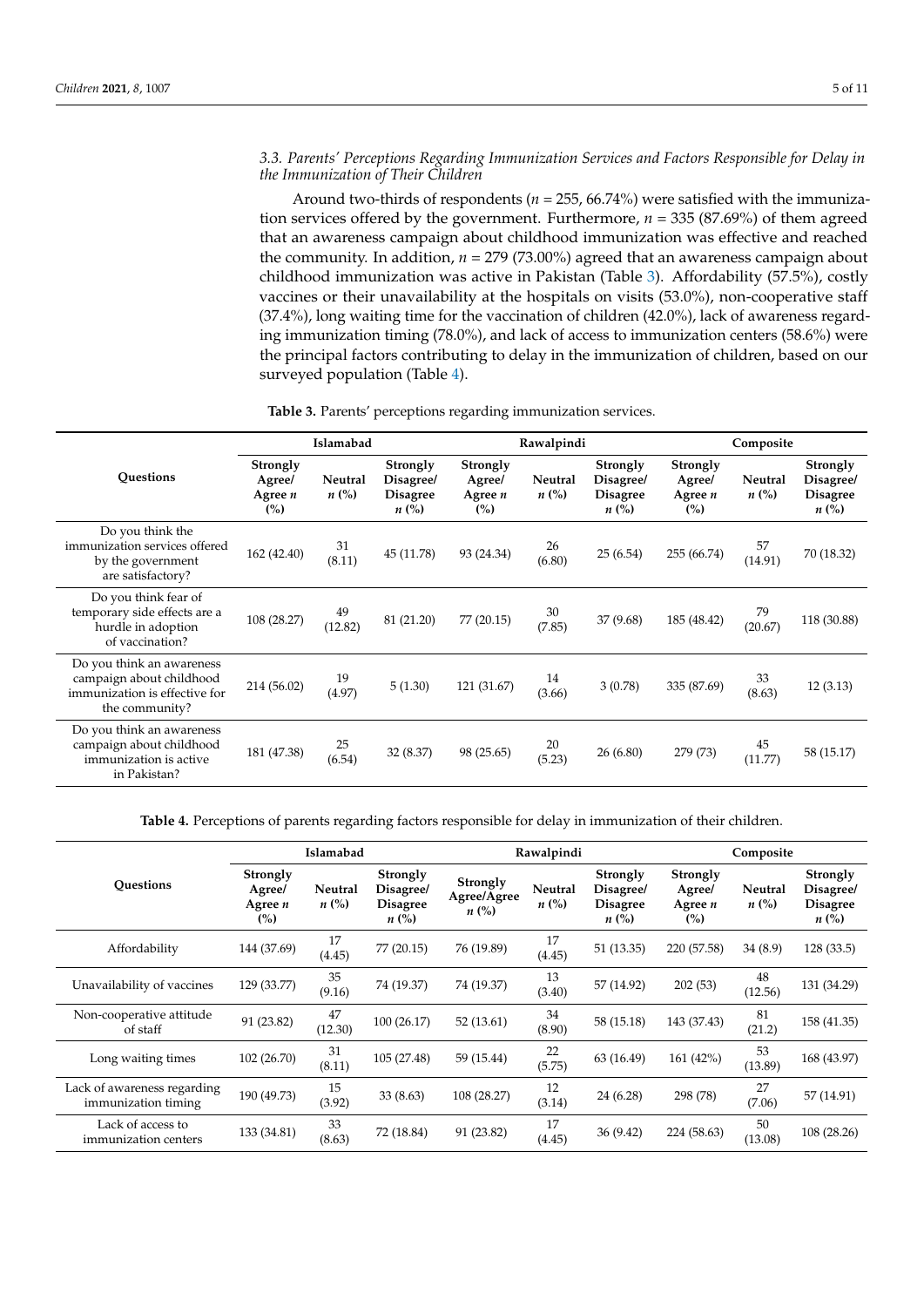# *3.4. Knowledge of Parents Regarding Immunization and Its Schedule for Their Children under Two Years of Age*

The respondents had a different level of knowledge regarding children's immunization schedules. Accordingly, 10.98% of them know that vaccines should be given to children at birth. While 10.46% knew that vaccines should be given to children during twelve to twenty-three months of age (13.87%), followed by vaccines given at nine months of age (12%), vaccines given at the age of the tenth week (8.37%), and vaccines given at fourteen weeks of age (8.37%). The results also highlighted that 44.23% of them were aware of the immunization day. They (37%) agreed that their children experienced adverse events due to immunization. They mostly (69.37%) were aware of the mobile immunization team. A detailed description of parents' knowledge regarding immunization schedules for their children under two years of age is illustrated in Table [5.](#page-5-0)

**Table 5.** Knowledge of parents regarding immunization and its schedule for their children under two years of age.

<span id="page-5-0"></span>

| <b>Immunization Schedule</b>                                                          | Islamabad            |                   |                      | Rawalpindi        | Composite            |                                  |  |
|---------------------------------------------------------------------------------------|----------------------|-------------------|----------------------|-------------------|----------------------|----------------------------------|--|
|                                                                                       | Correct<br>$n\ (\%)$ | Incorrect $n$ (%) | Correct<br>$n\ (\%)$ | Incorrect $n$ (%) | Correct<br>$n\ (\%)$ | Incorrect $n$ $\left(\% \right)$ |  |
| Vaccine given at birth                                                                | 26 (6.80)            | 210 (54.97)       | 16(4.18)             | 128 (33.50)       | 42 (10.98)           | 338 (88.46)                      |  |
| Vaccines given at 6 weeks                                                             | 22 (5.75)            | 216 (56.54)       | 18 (4.71)            | 126 (32.98)       | 40(10.46)            | 342 (89.5)                       |  |
| Vaccines given at 10 weeks                                                            | 21 (5.49)            | 217 (56.80)       | 11 (2.88)            | 133 (34.81)       | 31 (8.37)            | 350 (91.6)                       |  |
| Vaccines given at 14 weeks                                                            | 17 (4.45)            | 221 (57.85)       | 15 (3.92)            | 129 (33.77)       | 32 (8.37)            | 350 (91.6)                       |  |
| Vaccines given at 9 months                                                            | 27 (7.08)            | 210 (54.97)       | 19 (4.97)            | 125 (32.72)       | 46(12)               | 335 (87.67)                      |  |
| Vaccines given at 12 months                                                           | 28 (7.33)            | 210 (54.97)       | 25(6.54)             | 119 (31.15)       | 53 (13.87)           | 329 (86.1)                       |  |
| Do you know about the<br>immunization day                                             | 81 (21.20)           | 157 (41.09)       | 88 (23.03)           | 72 (18.84)        | 169 (44.23)          | 229 (59.93)                      |  |
| Do you know about the age<br>up to which immunization is<br>given to your children    | 134 (35.07)          | 104 (27.22)       | 76 (19.89)           | 68 (17.80)        | 210 (54.96)          | 172 (44.99)                      |  |
| Have you ever experienced<br>any adverse event with your<br>child due to immunization | 80 (20.94)           | 158 (41.36)       | 61 (15.96)           | 83 (21.72)        | 142 (37)             | 241 (63.07)                      |  |
| Have you ever heard about<br>mobile immunization team                                 | 174 (45.55)          | 64 (16.75)        | 91 (23.82)           | 53 (13.87)        | 265 (69.37)          | 117 (30.6)                       |  |

#### *3.5. Parents' Satisfaction with Immunization Services Offered in Pakistan*

A total of 56% of the respondents were satisfied with the services provided by the mobile immunization team, and 44% were dissatisfied. Furthermore, 73.56% were satisfied with the immunization provided at hospital centers. A detailed description of parents' satisfaction with immunization services offered in Pakistan has been illustrated in Table [6.](#page-6-0)

#### *3.6. Measures to Be Taken for the Improvement of Immunization Services in Pakistan*

Regarding measures for improving immunization services in Pakistan, 26.17% of the respondents suggested that promoting awareness and training of parents can improve immunization services in Pakistan. While 5.75% of respondents said easy availability of vaccines followed by accessibility to immunization centers, proper vaccine management system/health system (8.90%), improvement of services of mobile immunization team, availability of mobile immunization team (6.54%), and improvement of vaccination services (3.92%) were important methods to improve immunization services in Pakistan (Table [7\)](#page-6-1).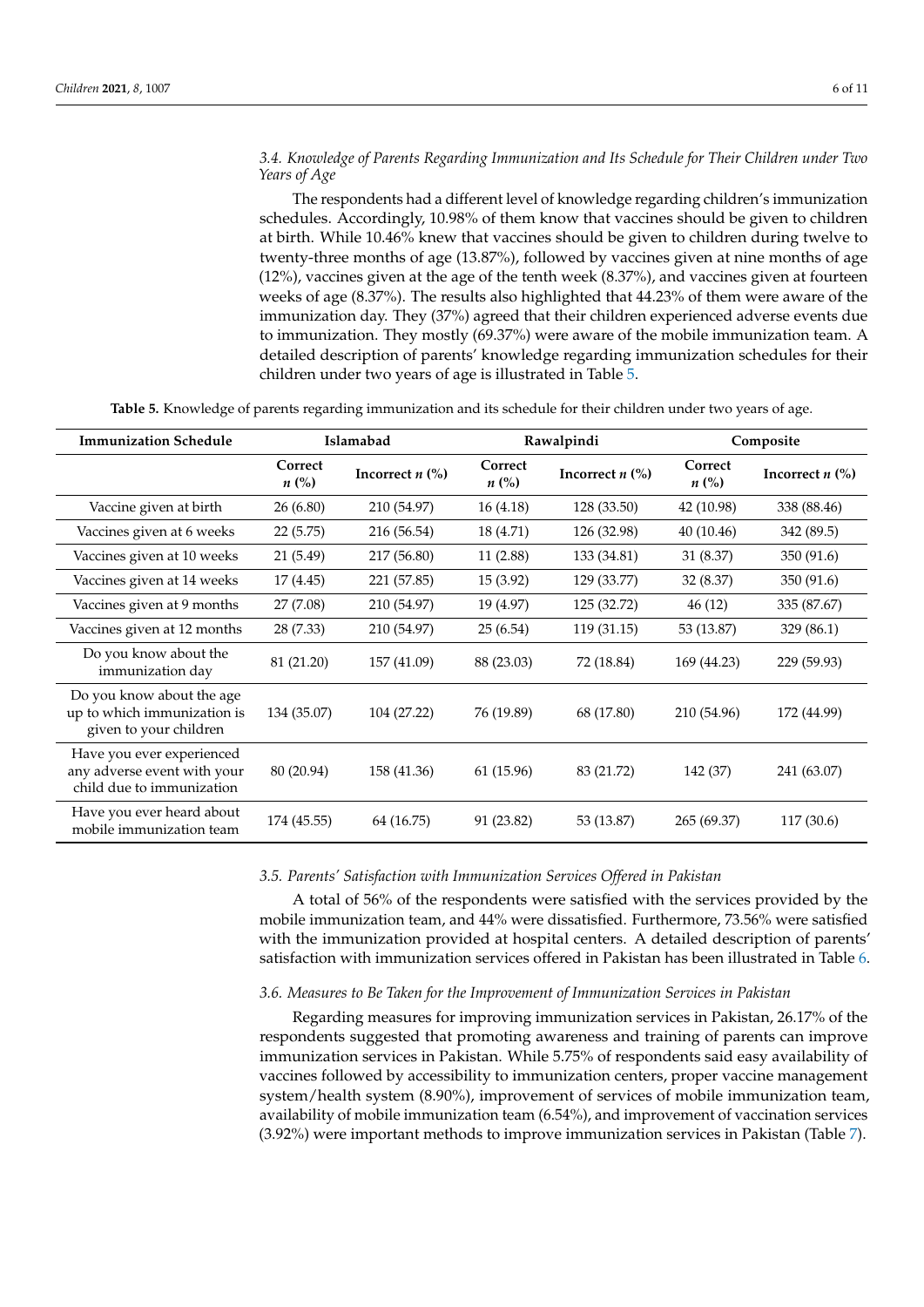<span id="page-6-0"></span>

| <b>Immunization Schedule</b>                                                      | Islamabad                     |                                  |                      | Rawalpindi                       | Composite            |                                  |
|-----------------------------------------------------------------------------------|-------------------------------|----------------------------------|----------------------|----------------------------------|----------------------|----------------------------------|
|                                                                                   | Correct<br>$n\left(\%\right)$ | Incorrect $n$ $\left(\% \right)$ | Correct<br>$n\ (\%)$ | Incorrect $n$ $\left(\% \right)$ | Correct<br>$n\ (\%)$ | Incorrect $n$ $\left(\% \right)$ |
| Are you satisfied with the<br>services provided by a mobile<br>immunization team? | 140 (36.64)                   | 98 (25.65)                       | 73 (18.36)           | 71 (18.58)                       | 214 (56)             | 168 (44)                         |
| Are you satisfied with the<br>immunization provided at<br>hospital centers?       | 174 (45.55)                   | 64 (16.77)                       | 107(28.01)           | 37 (9.68)                        | 282 (73.56)          | 100(26.44)                       |
| Are immunization services<br>provided to children free of cost?                   | 144 (38.22)                   | 92 (24)                          | 97 (25.39)           | 47 (12.30)                       | 243 (64)             | 139 (36)                         |

**Table 6.** Parents' satisfaction with immunization services offered in Pakistan.

**Table 7.** Measures to be taken for the improvement of immunization services in Pakistan.

<span id="page-6-1"></span>

| Suggestions                                                                                                                | Islamabad<br>Answer 'Yes', n | Rawalpindi<br>Answer 'Yes',<br>n | Composite<br>$n\ (\%)$ |
|----------------------------------------------------------------------------------------------------------------------------|------------------------------|----------------------------------|------------------------|
| Promotion of awareness and training of parents regarding the<br>immunization of children                                   | 63                           | 22                               | 85<br>(26.17)          |
| Easy availability and accessibility to immunization centers<br>regulatory enforcement                                      | 14                           | 8                                | 22<br>(5.75)           |
| Regulatory enforcement                                                                                                     | 6                            | 5                                | 11<br>(3.40)           |
| Proper vaccine management system/health system                                                                             | 11                           | 8                                | 19<br>(8.90)           |
| Not satisfied with service                                                                                                 | 3                            | $\overline{2}$                   | 5<br>(1.30)            |
| Computerized vaccination system/tele-health/vaccination reminder                                                           | 5                            | $\overline{2}$                   | 14<br>(3.91)           |
| Cheaper/free of cost vaccine                                                                                               | 27                           | $\mathbf{0}$                     | 27<br>(7.06)           |
| Improve the services of the mobile immunization team, the<br>availability, and involvement of the mobile immunization team | 12                           | 10                               | 22<br>(6.54)           |
| Involvement of religious scholars                                                                                          | 9                            | 2                                | 11<br>(2.87)           |
| Cooperative staff                                                                                                          | 9                            | 6                                | 15<br>(3.92)           |
| Not responded                                                                                                              | 43                           | 54                               | 97<br>(27.22)          |
| Satisfied                                                                                                                  | 6                            | 4                                | 10<br>(2.61)           |
| Promotion of awareness, improvement of immunization services                                                               | 10                           | 5                                | 15<br>(3.92)           |

*3.7. Comparison of Parents' Knowledge Scores about the Immunization of Their Children under Two Years of Age by Demographic Characteristics*

The composite scores (mean ranks) for knowledge were taken into account when assessing the knowledge of parents by using the Mann–Whitney test. Significant differences  $(p \leq 0.05)$  were found among the knowledge scores of parents with different qualifications and monthly incomes. Parents with a master's degree and having monthly incomes between Rs 20,000 and 30,000 had significantly better knowledge than others. While no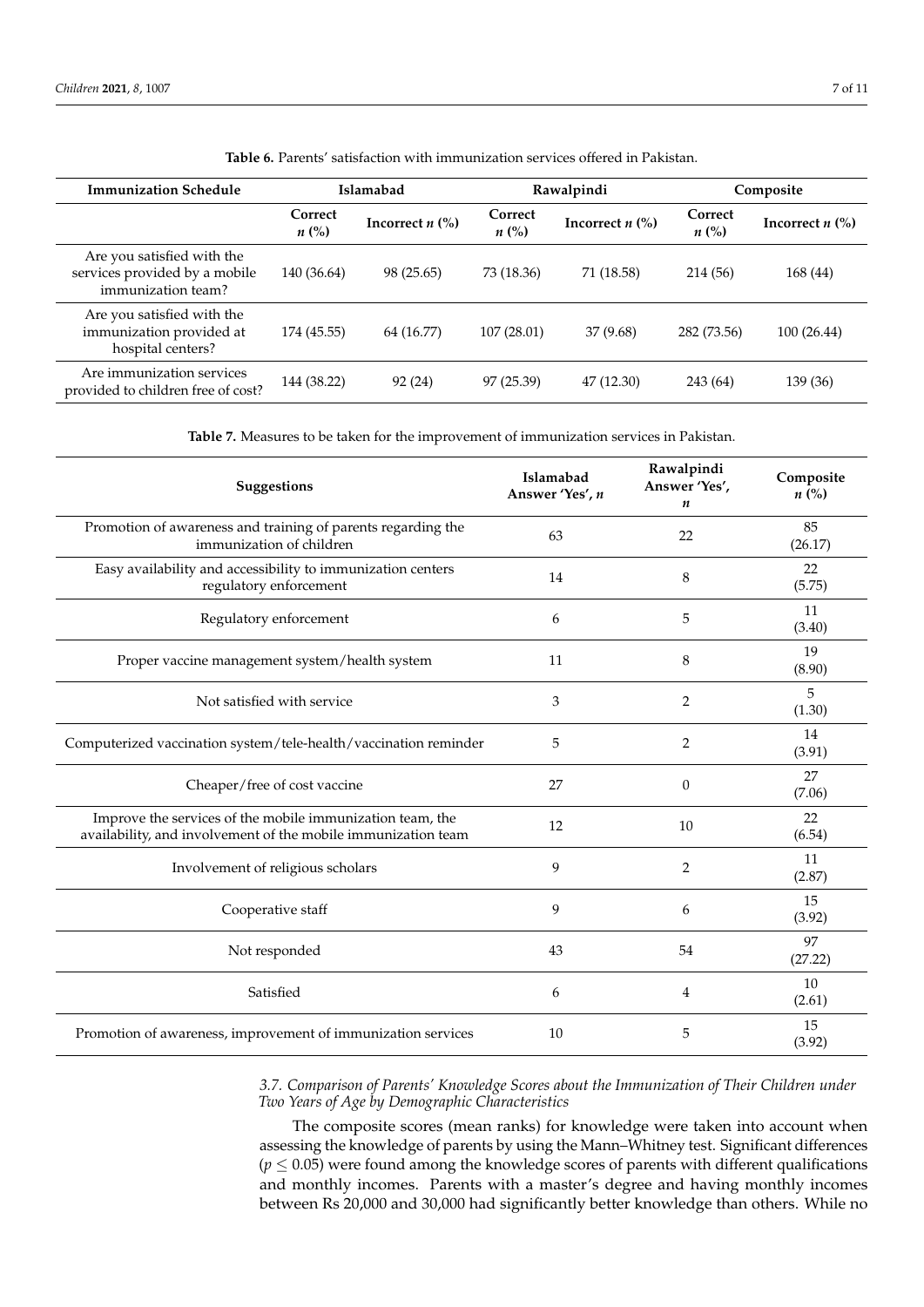significant differences ( $p \leq 0.05$ ) were found between the genders, age, occupation, city, and the number of children (Table [8\)](#page-7-0).

<span id="page-7-0"></span>**Table 8.** Comparison of parents' knowledge scores about the immunization of their children under two years of age by demographic characteristics.

| Variable                                  |                |                                              |            |
|-------------------------------------------|----------------|----------------------------------------------|------------|
| Gender                                    | n              | Knowledge Score (14-28)<br><b>Mean Ranks</b> | $p$ -Value |
| Male                                      | 231            | 195.56                                       |            |
| Female                                    | 169            | 181.77                                       | 0.201      |
| City:<br>Islamabad                        | 144            | 189.35                                       | 0.811      |
| Rawalpindi                                | 238            | 192.80                                       |            |
| Occupation:<br>Government employee        | 53             | 146                                          |            |
| Healthcare professional                   | 49             | 110                                          |            |
| Private employee                          | 74             | 140                                          | 0.121      |
| Businessman                               | 95             | 155.80                                       |            |
| Engineer                                  | 25             | 141.80                                       |            |
| Academic staff                            | 86             | 125.95                                       |            |
| Age, y:<br>Less than 20                   | $\overline{4}$ | 160.62                                       |            |
| Between 20 and 30                         | 166            | 196.58                                       | 0.418      |
| Between 30 and 40                         | 161            | 181.61                                       |            |
| More than 40                              | 51             | 202.97                                       |            |
| Qualification:<br>No formal education     | $\overline{7}$ | 304.50                                       |            |
| Primary education                         | 14             | 240.49                                       |            |
| Secondary education                       | 59             | 215.84                                       | 0.002      |
| Higher secondary education                | 20             | 209.52                                       |            |
| Education up to graduation                | 145            | 181.21                                       |            |
| Education up to master's level            | 137            | 177.28                                       |            |
| Monthly income in Rs:<br>Less than 10,000 | 53             | 182.77                                       |            |
| 10,000-20,000                             | 60             | 175.77                                       |            |
| 20,000-30,000                             | 42             | 131.97                                       | 0.021      |
| Rs 30,000-40,000                          | 73             | 145.42                                       |            |
| 40,000-50,000                             | 64             | 134.90                                       |            |
| More than 50,000                          | 90             | 138.49                                       |            |
| Number of Children:<br>1                  | 105            | 182.99                                       |            |
| $\overline{2}$                            | 127            | 191.29                                       | 0.851      |
| 3                                         | 82             | 192.85                                       |            |
| 4                                         | 68             | 199.71                                       |            |

Values in boldface indicate *p*-values < 0.05.

#### **4. Discussion**

Parents play a key role in the immunization of their children, their knowledge and attitude towards vaccination, and their satisfaction with national immunization services have a significant influence on immunization coverage. In the current study, the parents did not have sufficient knowledge regarding immunization schedules, although they received immunization cards from the hospitals or immunization centers. It is believed that parental knowledge plays an important role in the success of immunization programs. The results of the present study showed that the respondents were mostly aware of the importance of immunization. Similar findings were reported from the studies of other authors conducted in Pakistan and the UK [\[16](#page-10-10)[,17\]](#page-10-11). Mostly Muslim parents stated that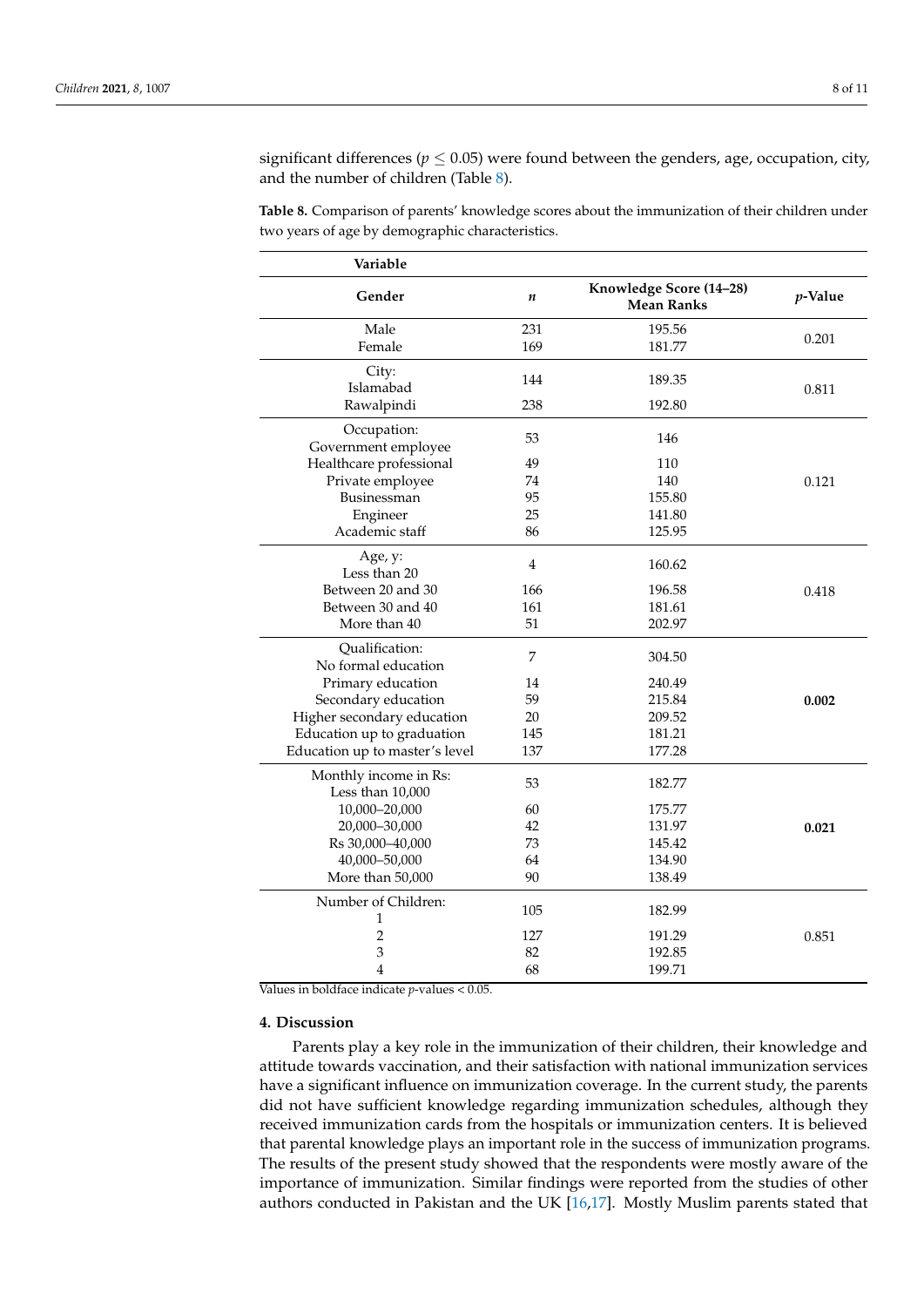religion had a prohibitory role in the participation of immunization, and so they were among the highest non-vaccinated families, and their household also had lesser complete coverage of vaccination than the other religious communities [\[18\]](#page-10-12).

Timing and consequences of immunization influence people's attitudes toward immunization. Nearly half of the participants agreed that their children experienced short-term side effects after taking vaccines. The respondents also believed that vaccination timing matters and they are likely to follow the immunization schedule. The findings are in line with another study carried out in Pakistan indicating the occurrence of side effects such as rashes, pain, fever, and swelling after immunization. Additionally, some people practiced the reversion of communicable diseases even though the vaccination course was complete [\[17\]](#page-10-11).

The result of the present study highlighted that affordability, unavailability of vaccines in immunization centers at the time of vaccination, access to the immunization centers, long waiting times, the non-cooperative attitude of the medical staff, and lack of awareness regarding immunization timings as the main contributing factors to delays in immunization. Similarly, logistical problems, the attitude of the healthcare staff during the campaign of immunization, and long waiting times have been reported as barriers in Colombia and the USA [\[19](#page-10-13)[–21\]](#page-10-14). The present study showed the inadequate knowledge of parents regarding the vaccination schedule of Bacille Calmette-Guerin (BCG), polio, measles, diphtheria, tetanus toxoids, and pertussis (DPT) vaccine. They did not consider it important for child safety. They failed to realize the benefits associated with immunization services. Published studies from India and Pakistan also reported a similar inadequate level of knowledge among parents regarding immunization [\[22](#page-10-15)[,23\]](#page-10-16).

More than half of the respondents reported satisfaction with services delivered by the mobile immunization team. Another study in Pakistan reported that mobile immunization team services enhanced the immunization coverage and also increased the awareness in people about diseases which could be prevented through vaccination [\[24\]](#page-10-17). In our study, the majority of the parents were not aware of the proper immunization schedule, but they were satisfied with the immunization services offered by the government of Pakistan. This might be due to a lack of awareness of appropriate immunization practices among parents. The results were contradictory to those of the study conducted in the UK, in which the majority of parents had serious concerns about practice offered by the government [\[25\]](#page-10-18). If all vaccines provided in the hospital would be free of cost in Pakistan, it would help increase immunization coverage because family income plays an important role in availing free healthcare services like immunization [\[26\]](#page-10-19).

The results of the present study showed that more than half of the respondents agreed that immunization services provided to children less than two years of age were free of charge in Pakistan. Furthermore, immunization activities are limited to urban areas only, whereas little attention is paid to rural areas. Similarly, a significant difference was reported between urban and rural mothers regarding the importance of vaccination and the age of initiation and completion of vaccination schedules in India [\[27\]](#page-10-20).

Results from the current study showed that long waiting times and non-cooperative staff caused a delay in childhood immunization. Two other studies also showed that supportive staff, convenient office times, and limited waiting time for immunizations contributed to fully immunized children [\[28,](#page-10-21)[29\]](#page-10-22). Another factor that was significantly associated with delay in childhood immunization was a lack of awareness regarding immunization (78%). Studies performed in Sudan, Kenya, and sub-Saharan Africa also showed that lack of awareness and information about childhood immunization were important contributors to the high burden of unimmunized children [\[30–](#page-10-23)[32\]](#page-10-24).

This study was carried out only in two cities of Pakistan on a convenient sample of parents. Given the limited resources and a limited time frame, we could not collect data on the general behaviors of Pakistani parents regarding immunization. While the results may not be generalized to other cities in Pakistan, they may reflect the general perception of people regarding immunization. Additionally, all aspects of EPI immunization guidelines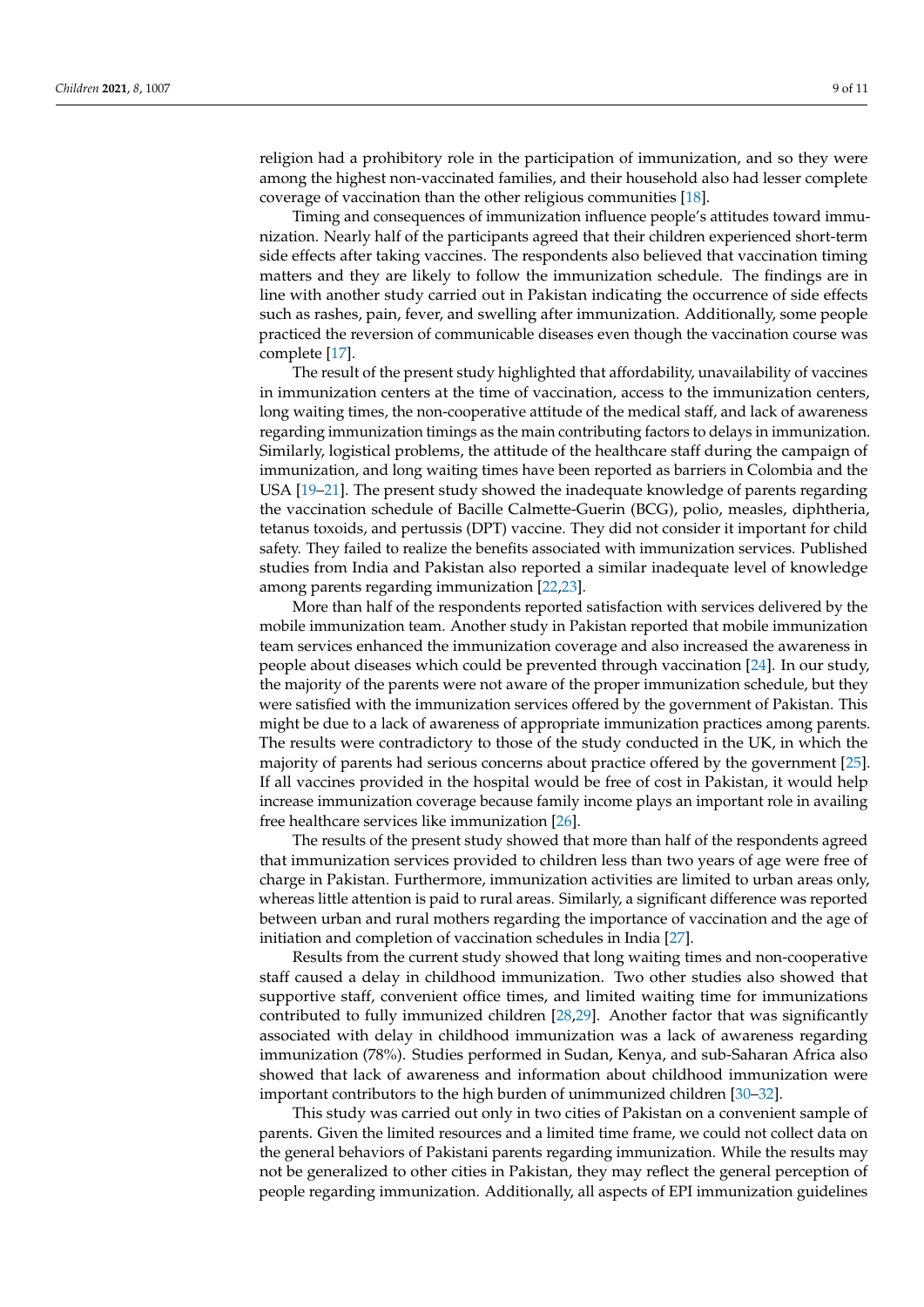were not assessed by the parents due to their busy routine and because females mostly were less educated, resulting in difficulties in understanding and following guidelines available to them in the form of immunization cards. Lastly, no test–retest was conducted, because in Pakistan mostly females come for vaccination and they do not have mobile phones and it was not possible to request them to give their home address for follow-up, because it is considered very bad in Pakistani culture.

#### **5. Conclusions**

The knowledge of parents regarding the immunization of children under two years of age was insufficient, but they had positive perceptions toward the immunization of children. Despite the availability of EPI immunization guidelines for parents in the form of immunization cards, they missed immunization schedules as they were unaware of the schedule and immunization timing of children. Immunizing their children just to follow others and without understanding the importance of immunization was common.

There is a dire need to educate people about the importance of immunization and enhance their knowledge of diseases against which they must immunize their children. To increase awareness and knowledge about vaccines and vaccine-preventable diseases, a collaboration of the government, as well as healthcare professionals, is deemed of importance. Awareness improving programs should be launched, focusing on people with less or no formal education. Strengthening the service of the mobile immunization team through providing better incentives to them as well as their appropriate training should be conducted. Training sessions for parents regarding immunization should also be arranged.

**Author Contributions:** A.H., A.Z., M.M. and M.A. collected and analyzed the data and wrote the manuscript. M.V., A.A., K.H. and S.J. conceptualized and designed the study, guided data analysis and interpretation. M.G., K.H. and S.J. critically reviewed the manuscript. All authors have read and agreed to the published version of the manuscript.

**Funding:** M.G. was supported by the János Bolyai Research Scholarship (BO/00144/20/5) of the Hungarian Academy of Sciences. The research was supported by the ÚNKP-21-5-540-SZTE New National Excellence Program of the Ministry for Innovation and Technology from the source of the National Research, Development and Innovation Fund. M.G. would also like to acknowledge the support of ESCMID's "30 under 30" Award.

**Institutional Review Board Statement:** All procedures performed in studies involving human participants were in accordance with the ethical standards of the institutional and national research committee and with the 1964 Helsinki declaration and its later amendments or comparable ethical standards. The study was approved by the Ethical Committee of Hamdard University (Ref# 638) (15 October 2018).

**Informed Consent Statement:** Informed consent was obtained from all individual participants included in the study.

**Data Availability Statement:** The anonymized datasets used and analyzed during the current study are available from the corresponding author on reasonable request.

**Conflicts of Interest:** The authors declare no conflict of interest, monetary or otherwise. M.M. is employed by the University Islamabad and is the CEO of Cyntax Health Projects PVT Ltd.; the company had no role in the interpretation of the study results or the funding of this project. The authors alone are responsible for the content and writing of this article.

#### **References**

- <span id="page-9-0"></span>1. Topuzoğlu, A.; Ay, P.; Hidiroglu, S.; Gurbuz, Y. The barriers against childhood immunizations: A qualitative research among socio-economically disadvantaged mothers. *Eur. J. Public Health* **2007**, *17*, 348–352. [\[CrossRef\]](http://doi.org/10.1093/eurpub/ckl250) [\[PubMed\]](http://www.ncbi.nlm.nih.gov/pubmed/17090559)
- <span id="page-9-1"></span>2. Miller, N.Z.; Goldman, G.S. Infant mortality rates regressed against number of vaccine doses routinely given: Is there a biochemical or synergistic toxicity? *Hum. Exp. Toxicol.* **2011**, *30*, 1420–1428. [\[CrossRef\]](http://doi.org/10.1177/0960327111407644) [\[PubMed\]](http://www.ncbi.nlm.nih.gov/pubmed/21543527)
- <span id="page-9-2"></span>3. Vashishtha, V.M.; Kumar, P. 50 years of immunization in India: Progress and future. *Indian Pediatr.* **2013**, *50*, 111–118. [\[CrossRef\]](http://doi.org/10.1007/s13312-013-0025-0) [\[PubMed\]](http://www.ncbi.nlm.nih.gov/pubmed/23396784)
- <span id="page-9-3"></span>4. WHO. Immunization. Available online: <http://www.who.imt/topics/immunization/en/> (accessed on 8 August 2019).